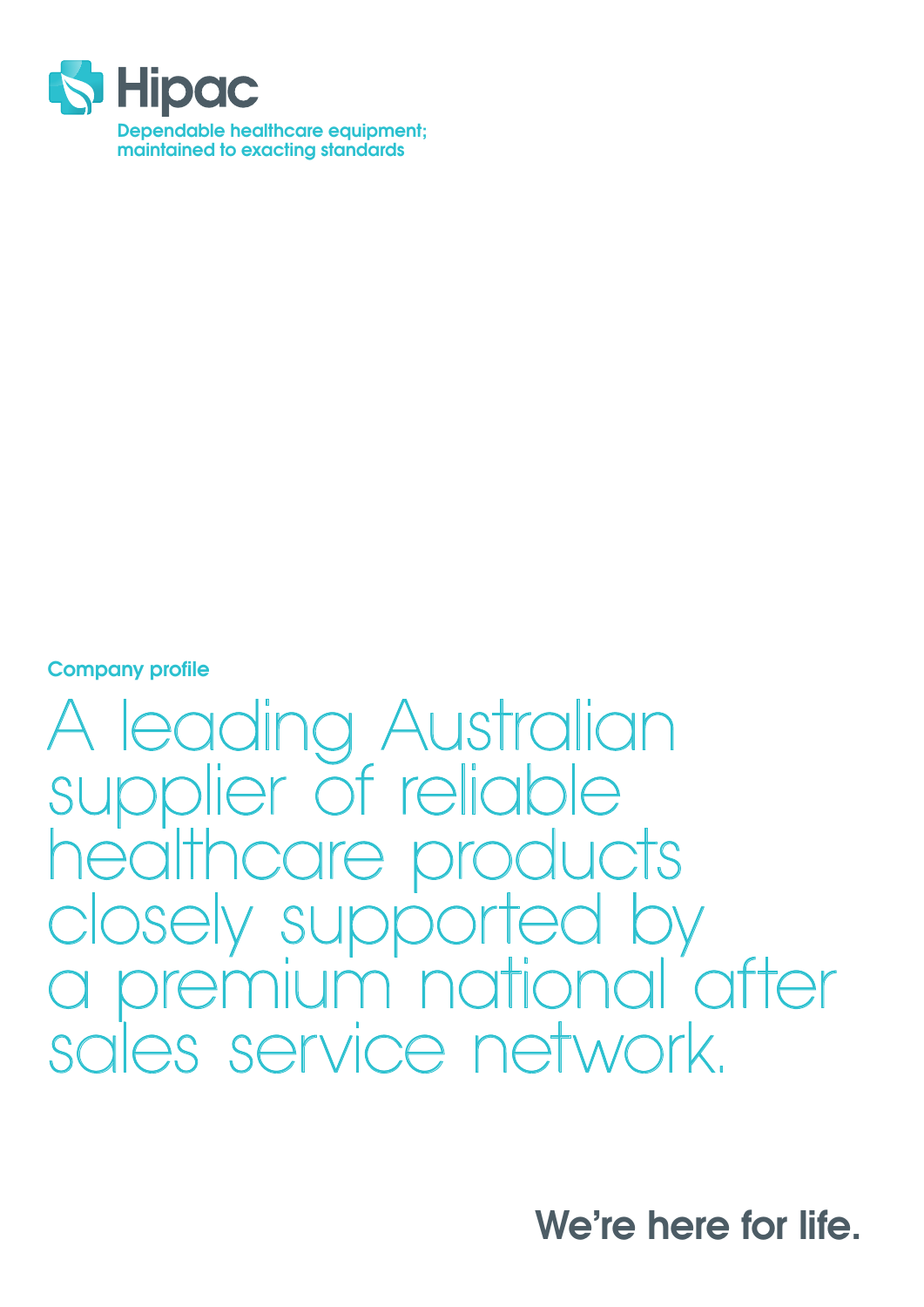## Hipac – making it work for you

A quarter of a century ago the concept of "making it work for you" became the foundation which has developed, formed and ensured the Hipac of today stands tall amongst Australia's leading healthcare product suppliers.

From the intensity, pressure and technological environment of the operating theatre to the relaxed and caring atmosphere of the mental health facility, we have the solutions and the experience to make it work for you.

We understand the demands placed upon healthcare department managers, medical professionals and their assistants.

We understand that equipment needs to work on demand, on time, and every time.

We understand that here in Australia specialised healthcare equipment is mostly best sourced internationally where state of the art technology and generous manufacturing quantities can produce reliable and safe products.

We also understand that international product offering doesn't always suit local practice.

That's why we operate our own manufacturing facility, backed by a premium after sales national service network, to provide the connection that allows us to deliver a solution suited to your specific requirements.

It is likely that you have already experienced the Hipac advantage. If not, we look forward to exploring how we can best make it work for you.

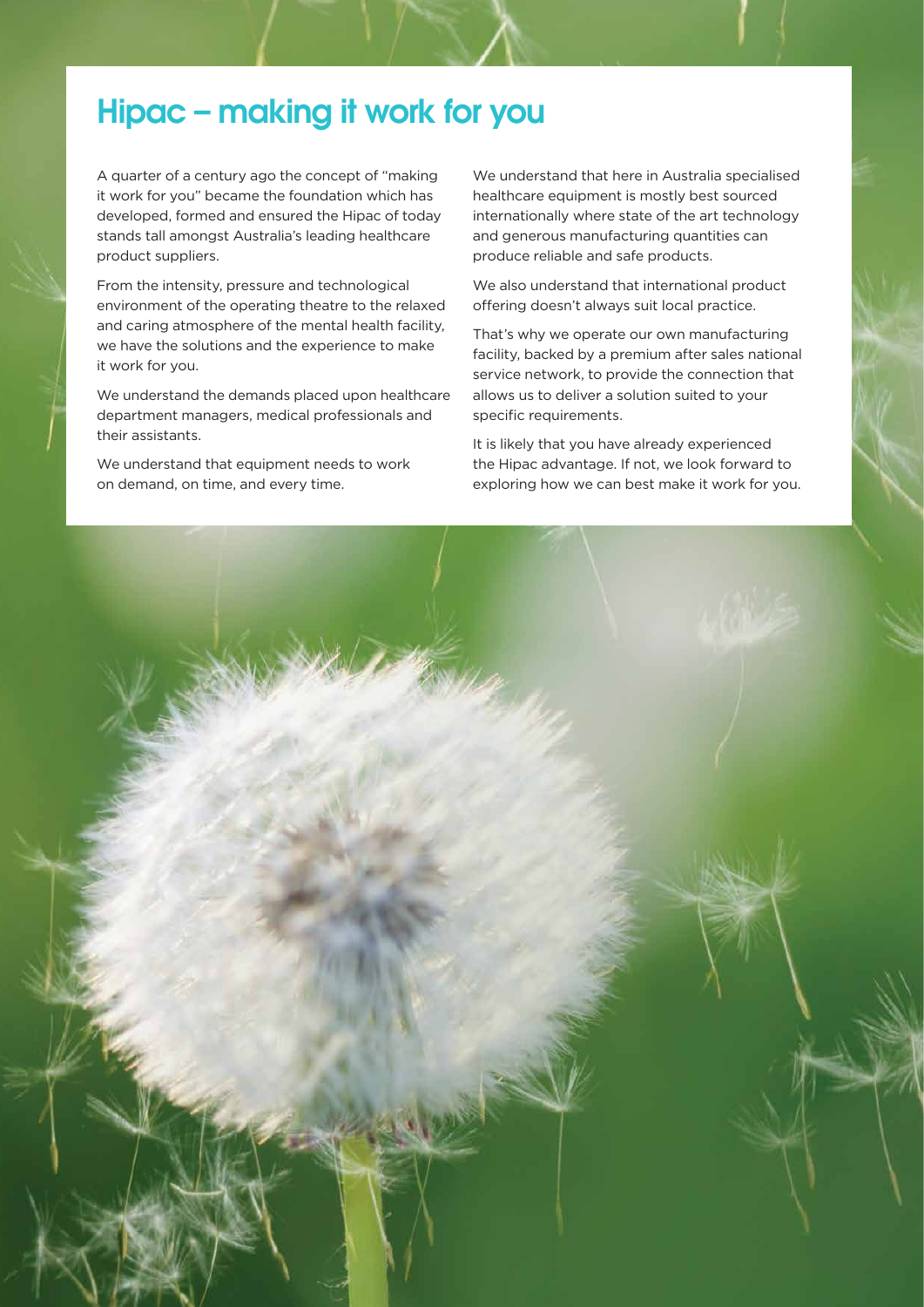### Mission

# **We're here for life. We're here to preserve life, to protect life and to promote life. We're here for others and we're here for good.**

### Vision

A vibrant enthusiastic team of dynamic individuals possessing a genuine interest in the needs of those surrounding them, whose attitude and actions benefit not only our clients and their patients but reach out to touch humanity.

Our staff find work rewarding and enjoyable and our customers find engagement with them fulfilling. Stakeholders are satisfied and supportive.

A carefully selected portfolio of solid reliable products is sourced from a long lineup of manufacturers worldwide seeking well supported representation throughout the country.

Growth is sustained by the energy of a service division unequalled for its reliability, dependability and efficiency. It will be capable of a four hour response time anywhere on this vast continent.

Relationships formed will endure.

### Guiding Principles

#### Integrity

Open, honest and loyal in every sphere and relationship.

Selflessness Put the needs of others ahead of my own.

#### Consideration Possess a caring and considerate disposition.

**Courtesy** A smile, a kind word, a greeting costs nothing but is priceless.

**Generosity** Display a spirit of generosity, kindness and compassion.

**Orderliness** Maintain tidy and safe facilities, work areas and practices.

#### **Effectiveness**

Do it once, do it right and do it in the least amount of time. Be punctual.

Communication Keep customers, suppliers and fellow workers informed.

Recordkeeping Maintain accurate records for a better tomorrow. Be accountable.

Innovation Do it smarter, better, quicker. Think outside the box.

Action See a need do something about it….now.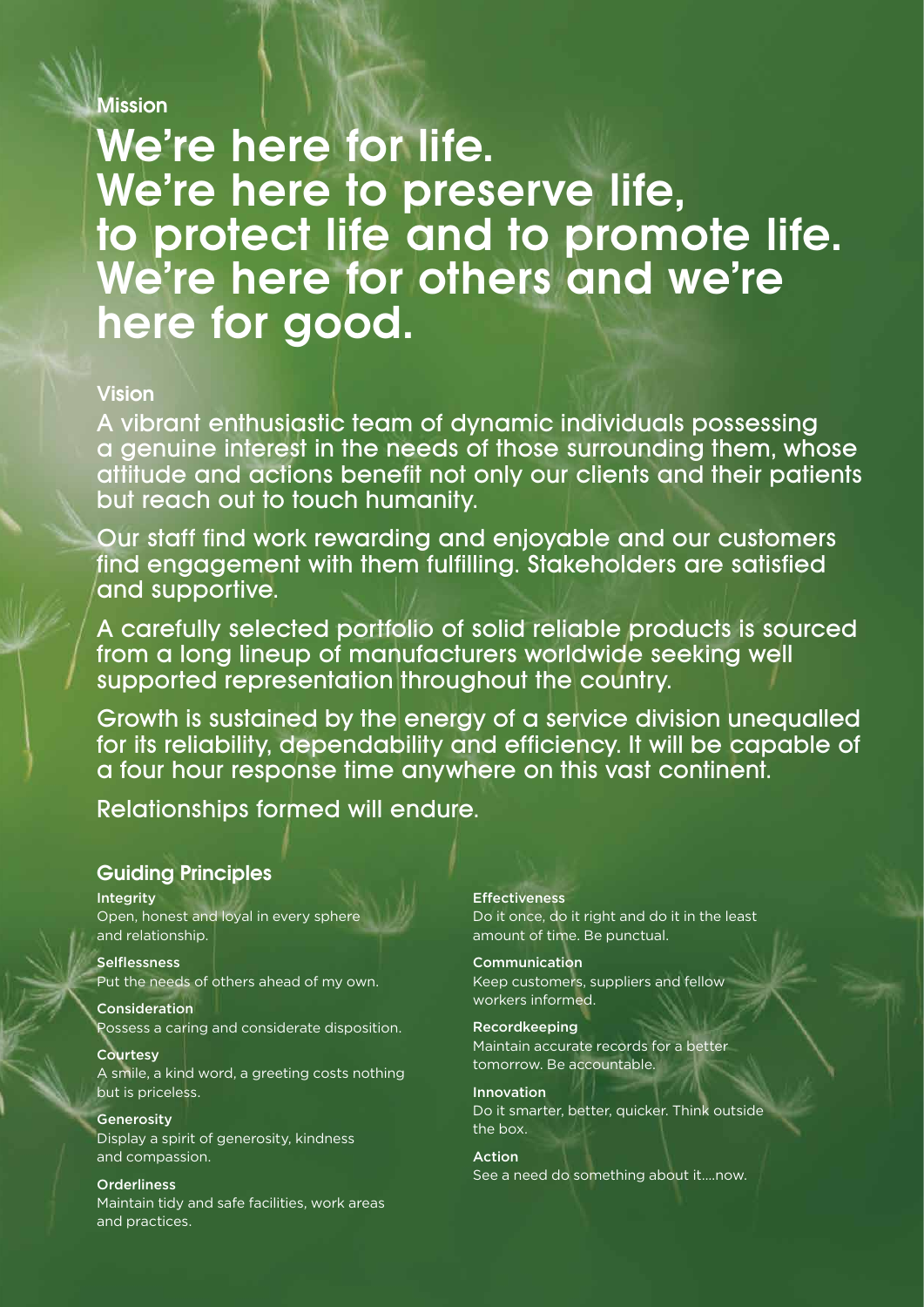## Operating theatre, cath lab and ICU solutions







Bariatric, Orthopaedic, Urological, Gynaelogical and Ophalmic Patient Positioning Devices



Operating Table Accessories, Consumables and Gel Pressure Care Products

00 The complete  $\overline{u}$ ഩ solution that aligns world class products with local practice.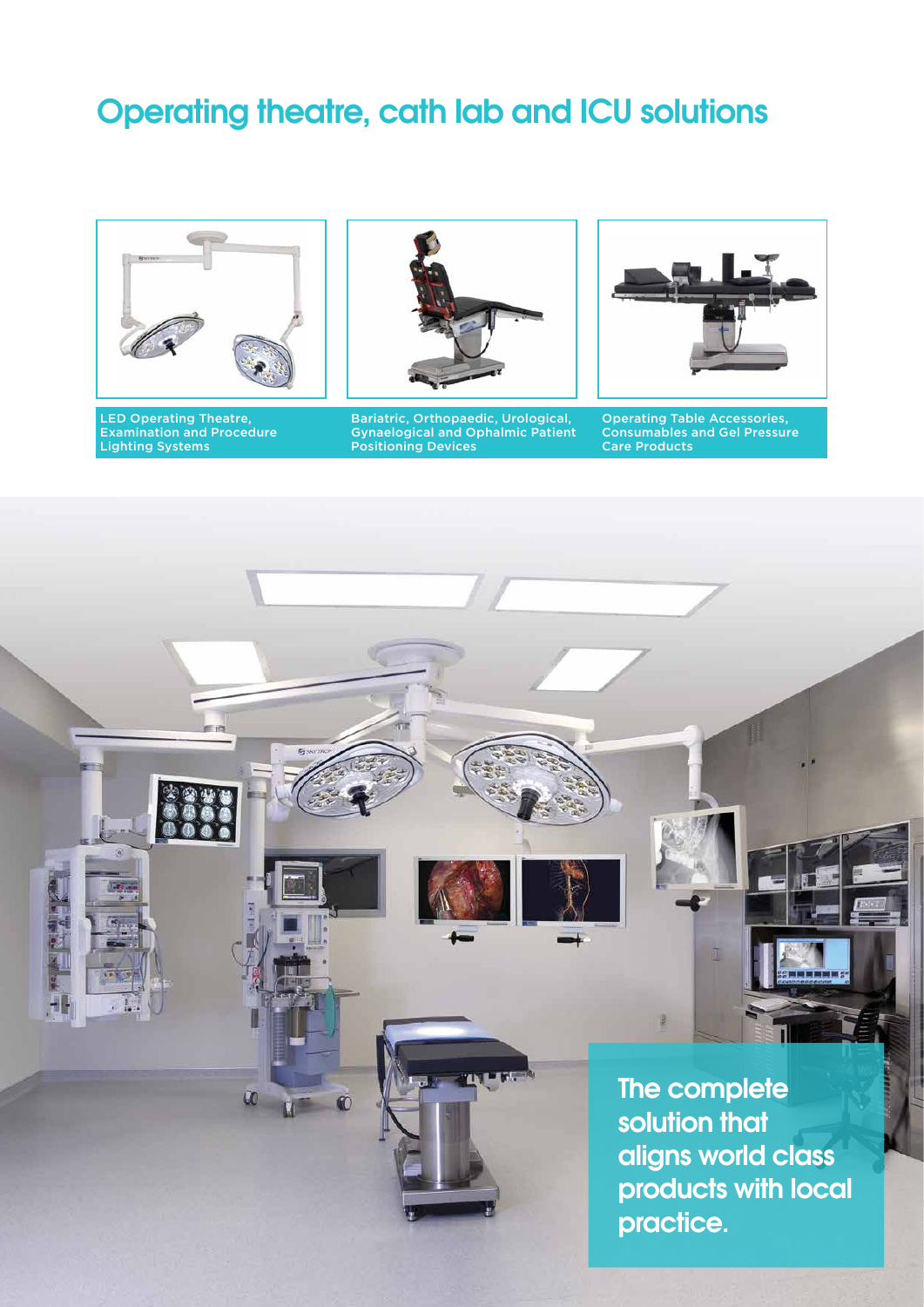When our surgeons are quiet we are concerned as we get vibes that there is something wrong. " We haven't had a surgeon complain for over 8 months and we have finally come<br>to realise that it is the quality equipment we have provided them with **"** to realise that it is the quality equipment we have provided them with."

General Manager – Private Hospital





Single Central Mount Light, Monitor, Equipment & Services **Pendants** 

High Definition Surgical Monitors Intensive Care Unit Services Pendants, Monitors, Beds and

Clinical Furniture

Competitive range of Electro Hydraulic Operating Tables



Storage and Workstation **Solutions** 



Stainless Steel Warming Cabinets, Scrub Sinks and Storage Solutions



3D CAD Modelling and Equipment Planning Capabilities



Cath Lab Lighting, Services Pendants, Monitors and Furniture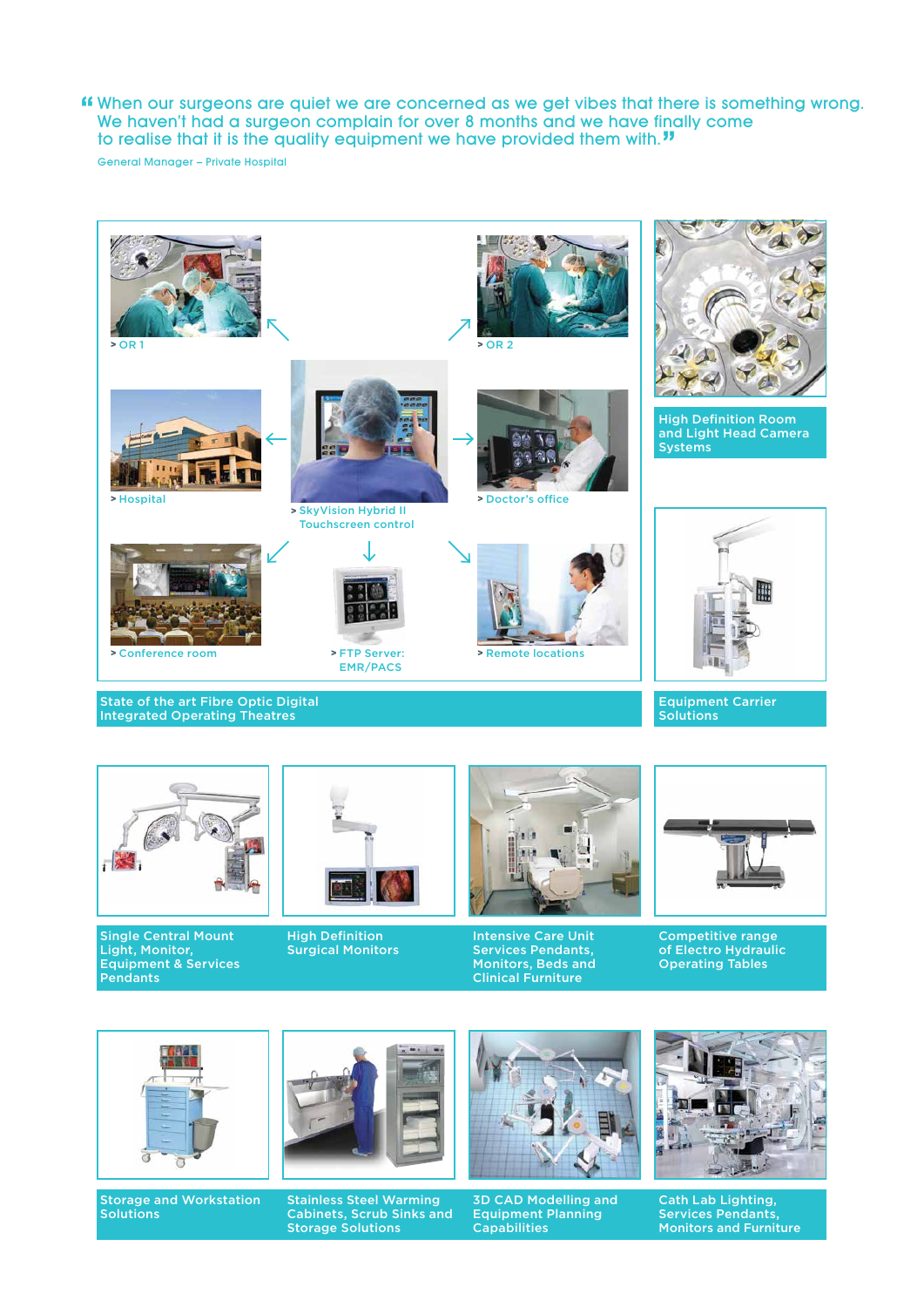## At risk patient protection products

 $\sqrt{M}$ 

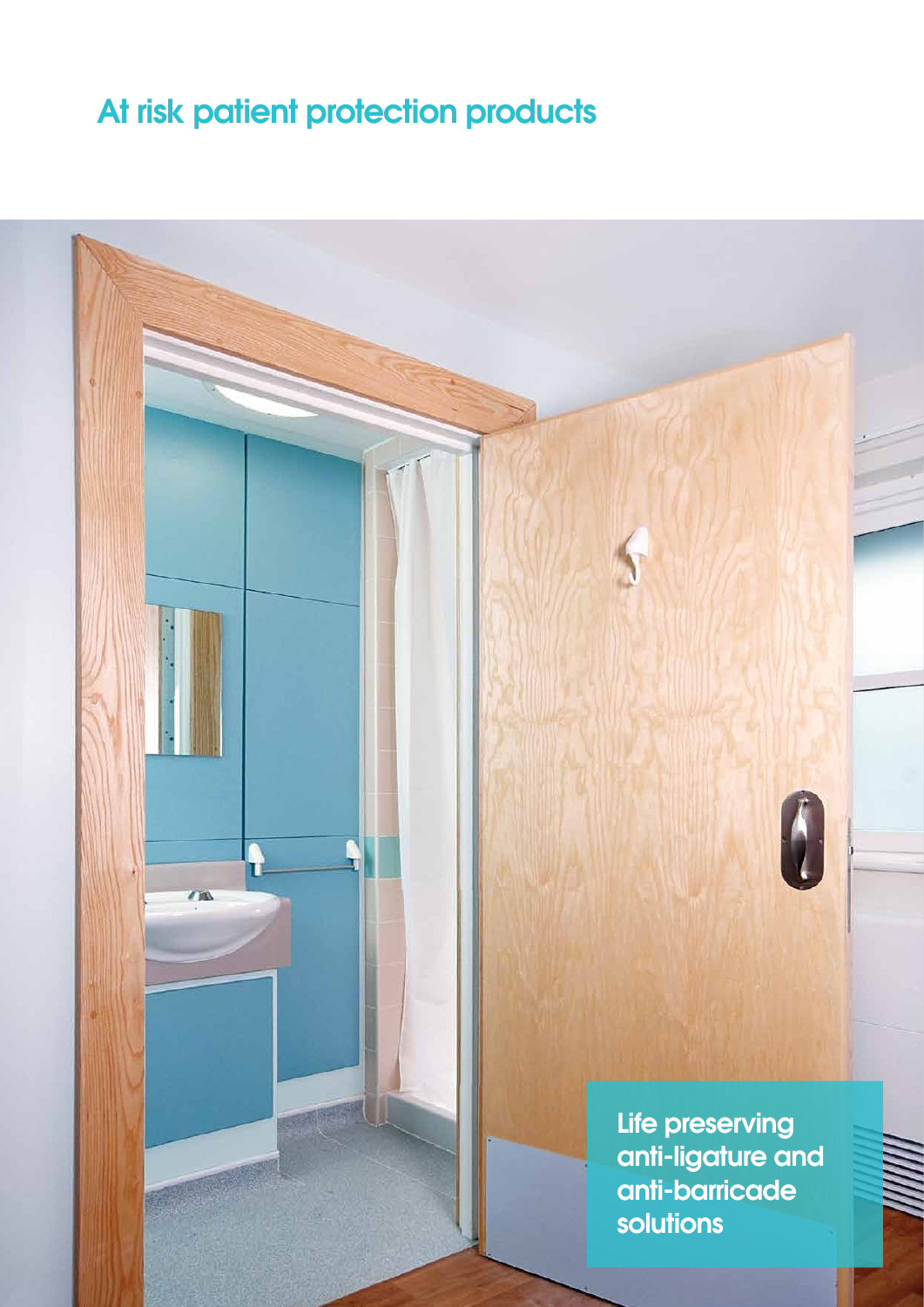#### What sets your company apart is not only the superiority of your products, that's " patently obvious, but your people, your work ethic and your solution minded approach to problems is second to none.**"**

General Manager – Private Mental Health Clinic



Anti-Ligature Magnetic Curtain Suspension System



Flexible Anti-Ligature Magnetic Curtain **Tracking** 



Anti-Ligature Magnetic Shower Track and Screen Suspension System



Full Length Single Swinging Anti-Ligature Geared Privacy Hinge



Anti-Ligature Removable Door Stop and Full Length Double Swinging Privacy Hinge Package



Range of Anti-Ligature Privacy Vision Panels



Anti-Ligature Primary and Secondary Anti-Barricade Lockset Solutions



Anti-Ligature Window Handles, Restrictors and Related Hardware



Load Release Anti-Ligature Mounting Plates



Anti-Ligature Load Release Pliable and Rigid Coat Hooks



Anti-Ligature Mounting Plates for Soap, Paper Towel and other Sanitary **Dispensers** 



Anti-Ligature Magnetic Toilet Roll Holders



Anti-Ligature Load Release Polycarbonate Shelf Set

Anti-Ligature Load Release Soap Dishes

Anti-Ligature Load Release Towel and Wardrobe Rails

Contour Anti-Ligature Handrail

Safevent<sup>®</sup> Window System